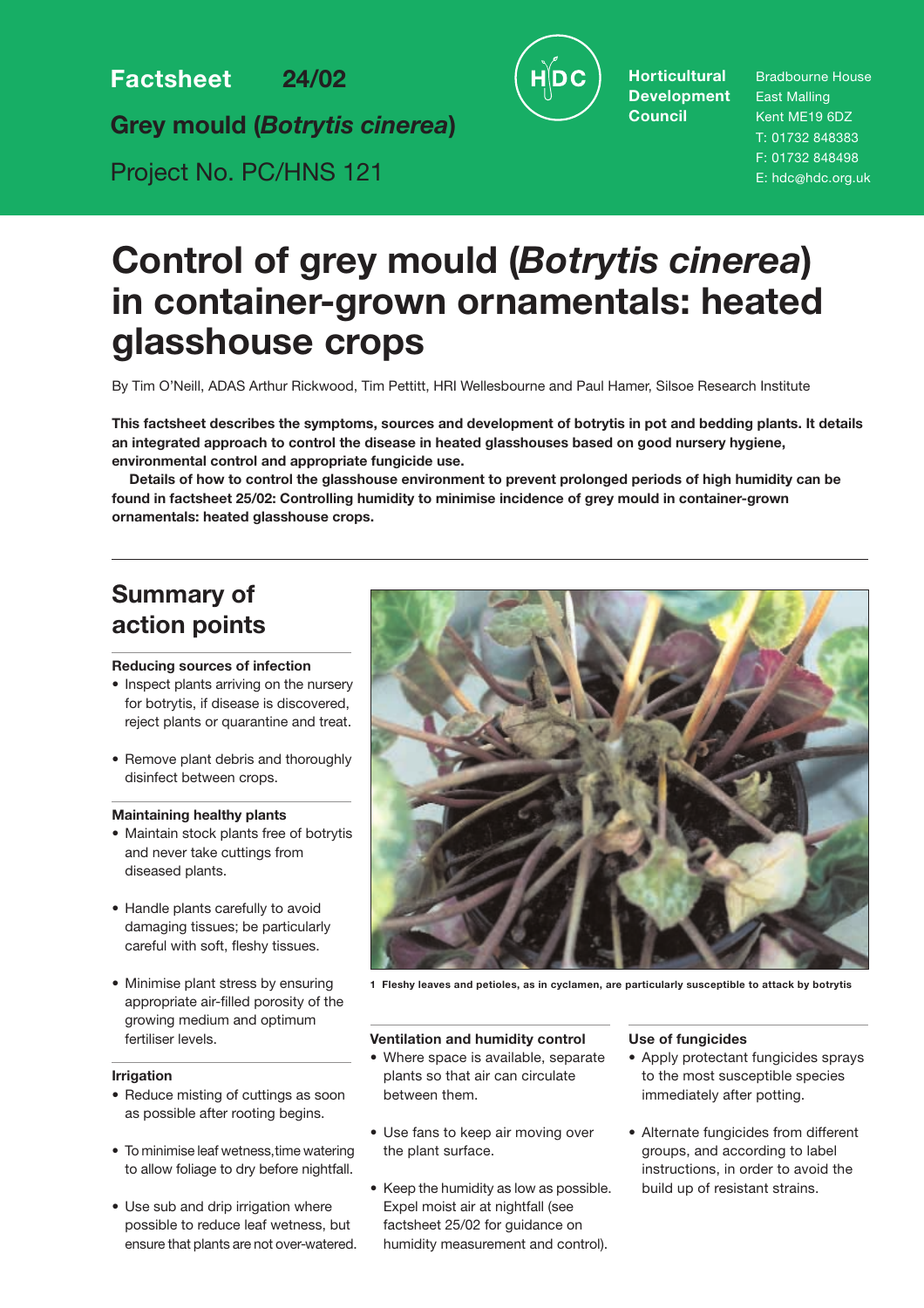### **Symptoms of botrytis**

Initially, botrytis appears as a white growth but soon darkens to grey as dispersal spores (conidia) are formed (Fig 2). Occasionally, black resting bodies (sclerotia) develop in affected tissues and in this form the fungus can persist for many months in the absence of plants.

Flowers and leaves are often the first tissues affected and flower petals may show a water-soaked spotting where spores infect. Leaf rotting may progress down petioles to cause stem rot such as in fuchsia (Fig 3). Woody branches and stems affected by botrytis are often discoloured but do not always develop the typical grey-brown spore mass.

Botrytis is capable of attacking any plant part at almost any stage of growth including whilst in cold storage or after dispatch, especially if high humidity or condensation occurs. Botrytis can attack crops throughout the year but is most common in cool, humid conditions, usually in the autumn and winter.

Grey mould on pot and bedding plants commonly starts around the stem base, in the centre of dense plants, on foliage in contact with the growing medium (Fig 4) or on dead flowers. Necrotic and yellowing leaves, fading flowers and damaged succulent plant parts such as cyclamen flower stalks are particularly susceptible. On cuttings (eg fuchsia, geranium) botrytis rot often develops from the cut end. On stock plants, dieback may develop on the branches where cuttings were taken.



**2 Dying flowers showing characteristic white and grey fungal growth of botrytis disease**



**3 Fuchsia – stem base rot arising from botrytis leaf infection**



**4 Foliage in contact with the growing medium is a common starting point for botrytis infection**

## **Sources, spread and infection**

#### **Sources**

The main sources of grey mould are diseased plants and crop debris (Fig 5). Infections can remain in a 'latent' (symptomless) state for several weeks and cuttings taken from apparently healthy stock plants may be infected.

#### **Spread**

Dispersal spores for botrytis are known as conidia and are produced in massive numbers on affected tissues. These spores are spread by air currents or splashing water. Human activity within the glasshouse or sudden fluctuations in relative humidity (RH) will result in a release of spores. Long distance spread between glasshouses and different nurseries occurs through the transport of infected plants and cuttings.

#### **Infection cycle**

The spores can germinate and invade plant tissue immediately, or may remain dormant on plant surfaces for up to 3 weeks. High humidity (greater than 95%) favours rapid germination and infection. Germination can occur over very wide range of temperatures

(5–25 ºC). A complete infection cycle, through symptom development to fresh spore production, can be as short as a few days.



**5 Plant debris is important source of botrytis - remove it from the glasshouse**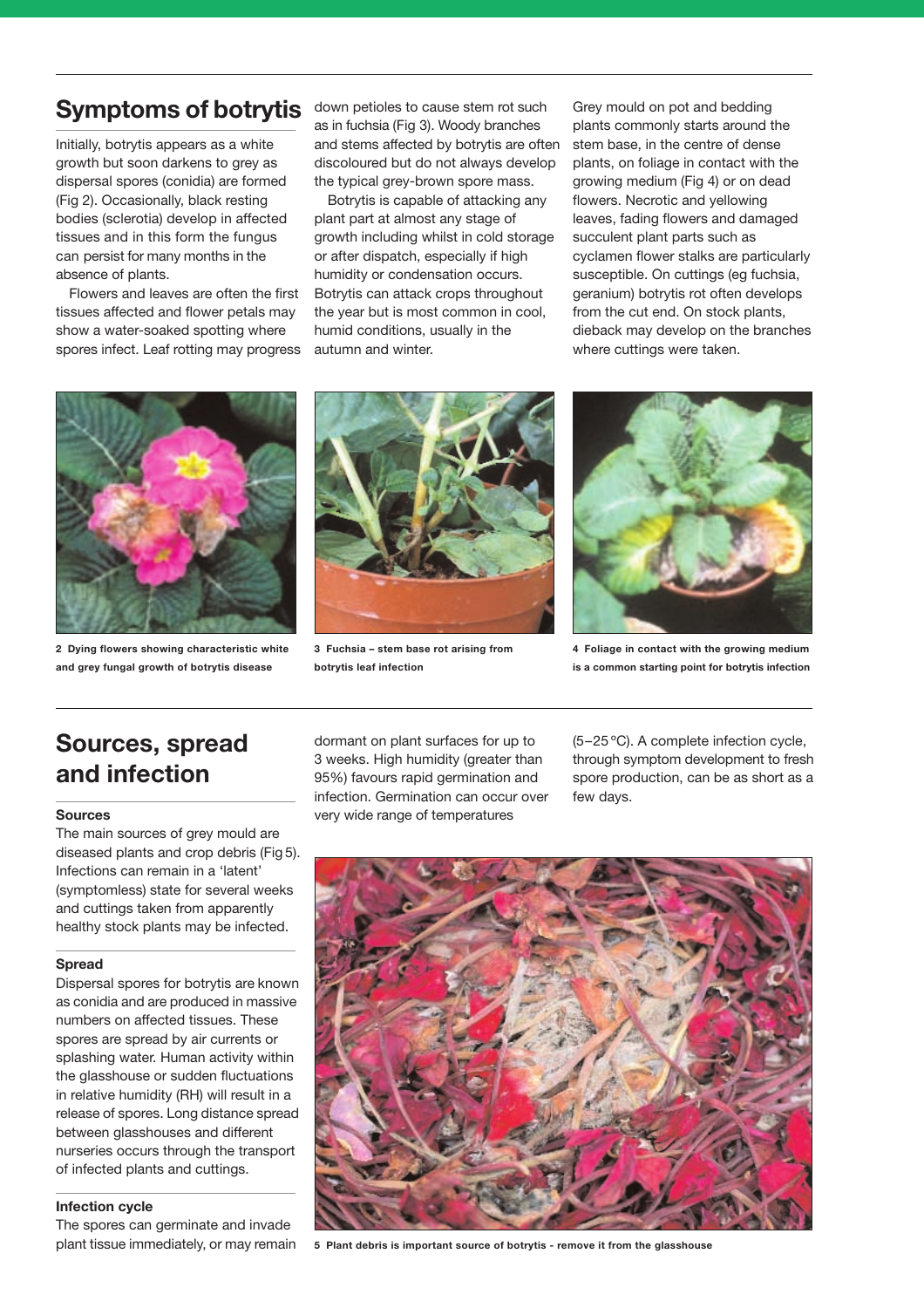#### **Diagram 1 Sources and spread of botrytis infection**



#### **Latent infection**

When infection has occurred, symptoms may develop within hours, or the infection may remain as a dormant, symptomless relationship that changes into an active one, days or even weeks later ('latent' infection).

#### **Alternative infection routes**

In addition to spores, infections may arise from fungal strands (hyphae) growing from either dead plant parts or from debris in contact with the host. This inoculum in dead tissue is a potent source of infection, important both in

establishing infections and localised disease spread. *B. cinerea* has also been found on, or associated with, the seed of many species, including primula.

### **Integrated disease management**

**Botrytis has proven to be a persistent, adaptable fungus that can cause crop damage under a wide range of conditions and via a number of different infection routes. A single disease management tool, such as fungicide application, is unlikely to be effective under all conditions and against all infection routes. A combination of treatments, that each act by different means, is more likely to provide effective and durable disease control than any single measure.** 

### **Cultural control**

Implementation of good nursery hygiene, crop cultural practices and the prevention of prolonged high

humidity are key to avoiding serious outbreaks of botrytis. The components identified below have been demonstrated to have a significant impact on the control of botrytis.

#### **Glasshouse and crop hygiene**

- Inspect plants arriving on the nursery for botrytis, if disease is discovered, reject plants or quarantine and treat.
- Plants may carry latent infection for several weeks, so continue to monitor apparently disease-free plants for this time, checking foliage in contact with the growing medium surface and in the centre of dense plants. Pay particular attention where air-movement is poor, and to any batches that have been kept past their optimum stage for spacing or dispatch. Separate new

plants and dispose of severely diseased plants.

- Infected plant debris such as dead or dying leaves and flower petals is a potent source of infection so remove it from plants, glasshouse benches, floors and propagation beds and place in covered bins or skips outside the glasshouse. Thoroughly disinfect the glasshouse structure between crops.
- In recent trials, 'picking-over' on cyclamen at 2–3 week intervals (approximately 5 times during cropping) to remove dead leaves at the plant base was shown to be as effective as a full fungicide programme. However, this approach is labour demanding and consequently may not be economic.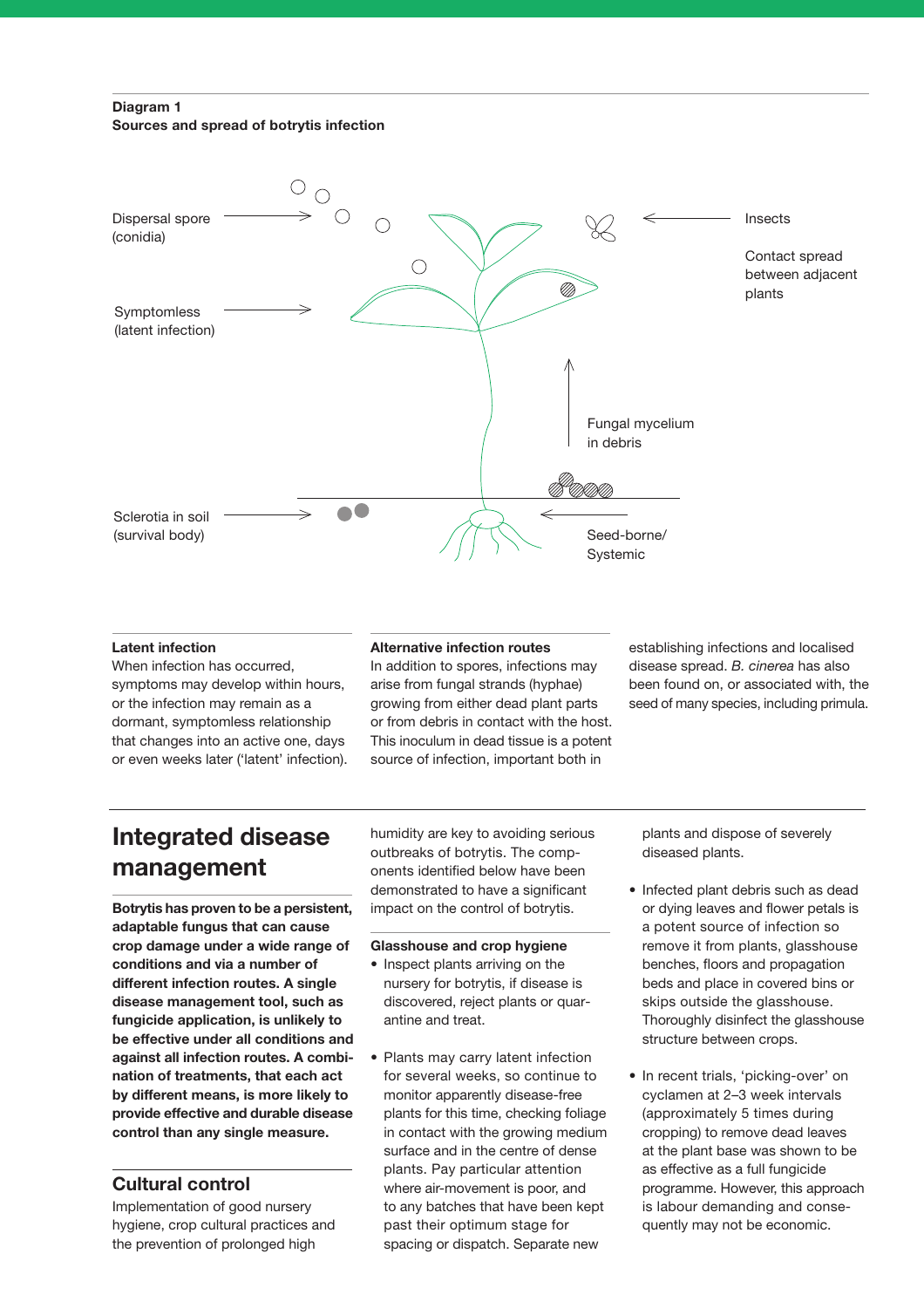• Do not take cuttings from affected plants, keep stock plants well spaced and regularly monitor for botrytis infection.

#### **Crop management**

- Many factors are known to predispose plants to botrytis. Avoiding these conditions can markedly reduce the risk of botrytis developing. Common factors are listed in panel 1 opposite.
- Wounding predisposes plants to infection; handle plants carefully during potting, spacing and at dispatch.
- Potting of plug plants too deeply results in deterioration of lower leaves that become covered in damp compost; pot to the correct level.
- Where space is available, separate plants so that leaves do not touch and good air circulation is possible. Adequate spacing of plants can also reduce losses due to contact spread of the disease between adjacent plants such as with cyclamen and primula (Fig 6).
- Overhead irrigation should only be done when there is time for foliage to dry before nightfall. Overhead

#### **Panel 1 Factors predisposing plants to botrytis**

| <b>Predisposing factor</b>    | <b>Example</b>                                  |  |  |
|-------------------------------|-------------------------------------------------|--|--|
| Damaged tissue (especially at | Cracked leaves, broken stalks                   |  |  |
| potting, spacing, dispatch)   |                                                 |  |  |
| Leaf age - young tissue       | Seedlings (eg lobelia)                          |  |  |
| - mature tissue               | Poinsettia bracts, primula leaves               |  |  |
| Fallen flower parts; pollen   | Cyclamen, geranium, primula                     |  |  |
| Secondary to other diseases   | Tissue damaged by Alternaria,<br>mildew or rust |  |  |
| Fertiliser scorch             |                                                 |  |  |
| Pesticide scorch              |                                                 |  |  |
| Nutrient deficiency           | Low nitrogen, calcium or potassium              |  |  |
| <b>Nutrient excess</b>        | Nitrogen                                        |  |  |
| Soft growth                   | New growth on cuttings                          |  |  |
|                               | New growth on mature plants after               |  |  |
|                               | a period of poor light/high humidity            |  |  |
| Physiological damage          | Bract edge damage on poinsettia                 |  |  |
| <b>Plant debris</b>           | Fallen or dead leaves; trimmings                |  |  |
| <b>Trimming stubs</b>         | On stock plants (eg fuchsia,                    |  |  |
|                               | osteospermum, poinsettia)                       |  |  |
| Yellowing (shaded) leaves     | Dense crop (eg pelargonium)                     |  |  |
| <b>Plant spacing</b>          | During production, at dispatch and              |  |  |
|                               | receipt of plants (eg material left             |  |  |
|                               | on Danish trolleys too long)                    |  |  |
| Sheltered site                |                                                 |  |  |
| Leaking vents and gutters     |                                                 |  |  |
| Low glasshouse                | Prolonged high humidity - see                   |  |  |
| Overhead irrigation           | factsheet 25/02                                 |  |  |
| Poorly-managed sub-irrigation |                                                 |  |  |
| Poor ventilation/air-movement |                                                 |  |  |



**6 Spacing plants minimises plant to plant spread of botrytis**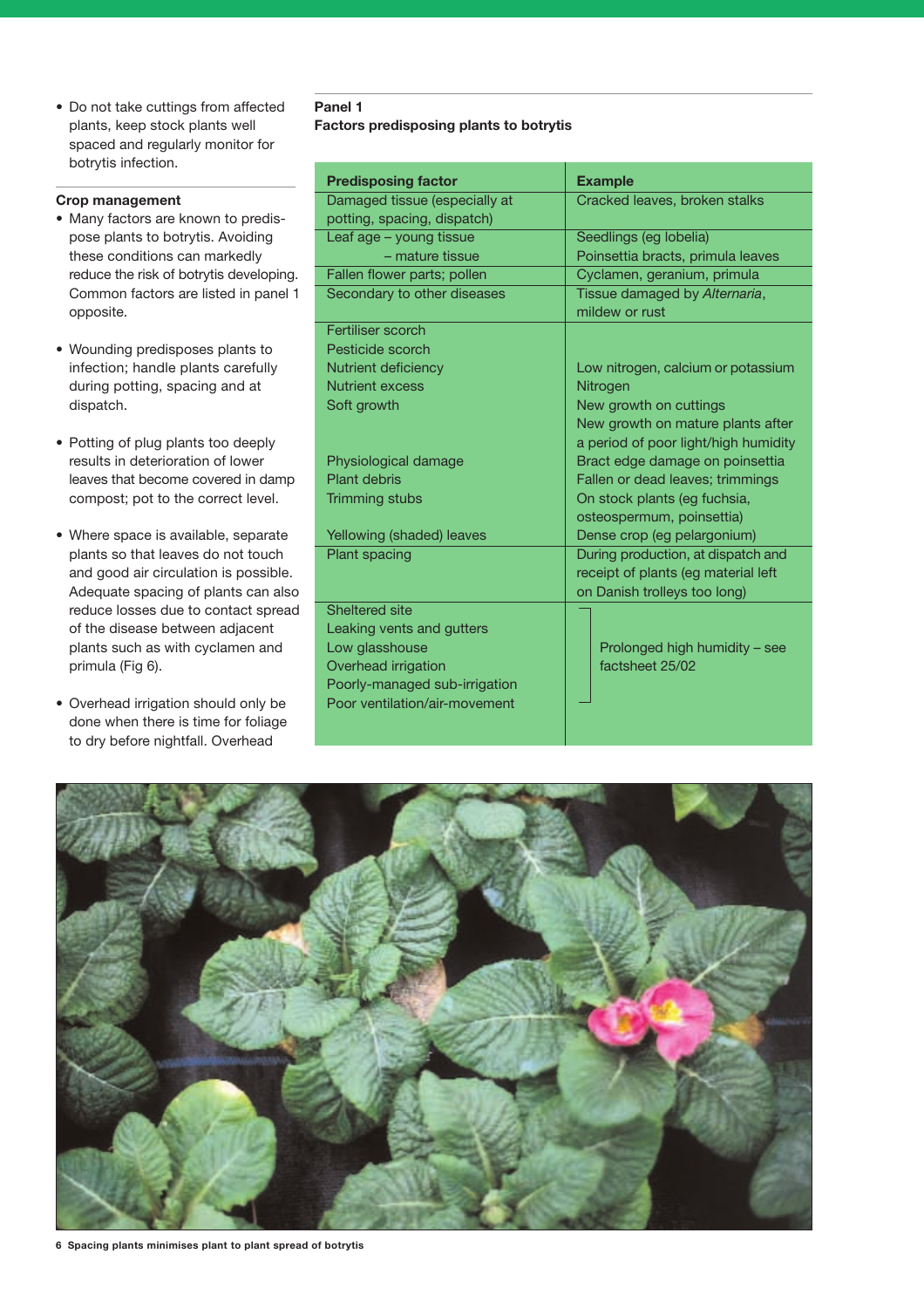<span id="page-4-0"></span>irrigation encourages the development of botrytis by spreading spores, creating leaf wetness and moving plant debris on to healthy plant tissues.

• If using drip and sub-irrigation avoid overwatering and persistently wet compost as this creates an environment favourable to botrytis around the stem base.



**7 Botrytis stem base rot of poinsettia; check that plants are not over-watered**

### **Environmental control**

Experiments with cyclamen leaves have shown that high humidity levels, greater than 95% for a period of more than 3 hours, *is the critical threshold* for the germination of botrytis spores. Once this period is exceeded spore germination will continue even if the humidity is reduced to 80% or less. However, where high humidity periods are controlled to 3 hours or less, trials have shown there should be little germination or disease development, even after 14 days of fluctuating high and low humidity periods.

Experiments with primula leaves have shown that leaf wetness is important for the expression of botrytis symptoms with disease severity increasing with leaf wetness duration. Therefore humidity is the controlling factor for spore germination whereas leaf

[w](#page-4-0)etness encourages disease expression once the plant has been infected.

The key objective, therefore, is to prevent moisture lying on plant tissues for several hours, or an atmosphere of still, very humid air persisting around plants. Even lowering the humidity slightly can have a significant effect on botrytis. Various techniques can be used to reduce the humidity within and around crops.

• Details on humidity measurement and guidance on humidity control to prevent botrytis are included in factsheet 25/02.

### **Fungicide control**

Fungicide sprays are important for botrytis control and regular, preventative spray programmes are most effective. Once botrytis becomes established in a crop, fungicide applications may not be able to control the disease.

#### **Key points to follow when devising a spray programme are:**

- Choose products you have found to be safe to use on the crops you grow. Test treat a small batch of plants/cuttings before large-scale application if using a fungicide for the first time.
- To minimise the development of resistant strains, select products from two or more different 'groups' for alternate sprays; or use no more than two sprays of the same fungicide or fungicide 'group' in sequence, then use a completely different fungicide group.
- Start your fungicide programme early before botrytis is established; apply two initial sprays soon after potting/sticking. Where new leaves form and lay directly over older leaves (eg primula) it is important to treat leaves when they are young with a persistent fungicide.
- A spray interval of 10–14 days is often adequate; it can be extended to 21–28 days when conditions do not favour the disease (warm, dry weather or very cold weather) or other effective control measures against botrytis are in operation, providing one or two early protectant sprays have been applied.
- Ensure good coverage of leaves close to, or in contact with, the growing medium surface. For species with a dense canopy, treatment using a single nozzle, pushed into the centre of each plant, may be needed.
- Routine preventative spray programmes are particularly important for stock plants from which cuttings are taken.
- If you are not satisfied with the level of disease control achieved, consider having the fungus (at least 10 samples) tested for fungicide resistance. Consult a Plant Pathologist to investigate your overall disease management strategy.

#### **Crop safety**

Relatively few products carry a label of recommendation for use on protected ornamental crops. However, several fungicides are permitted under the Revised Long Term Arrangements for Extension of Use (2002) (LTAEU) or under a Specific Off-Label Approval (SOLA). Such use is entirely at grower's own risk.

As a general guide, crop damage is more likely to result:

- On young plants and soft growth
- When treated during or immediately after a period of high humidity
- In hot, sunny weather
- Where products are used in mixture with an additional wetter or other adjuvant (modern pesticides are usually pre-formulated with wetters/spreaders)
- Where several spray treatments are applied to a crop in close succession.

A summary of the fungicides commonly used against botrytis and approved for use on protected ornamentals is given in Table 1.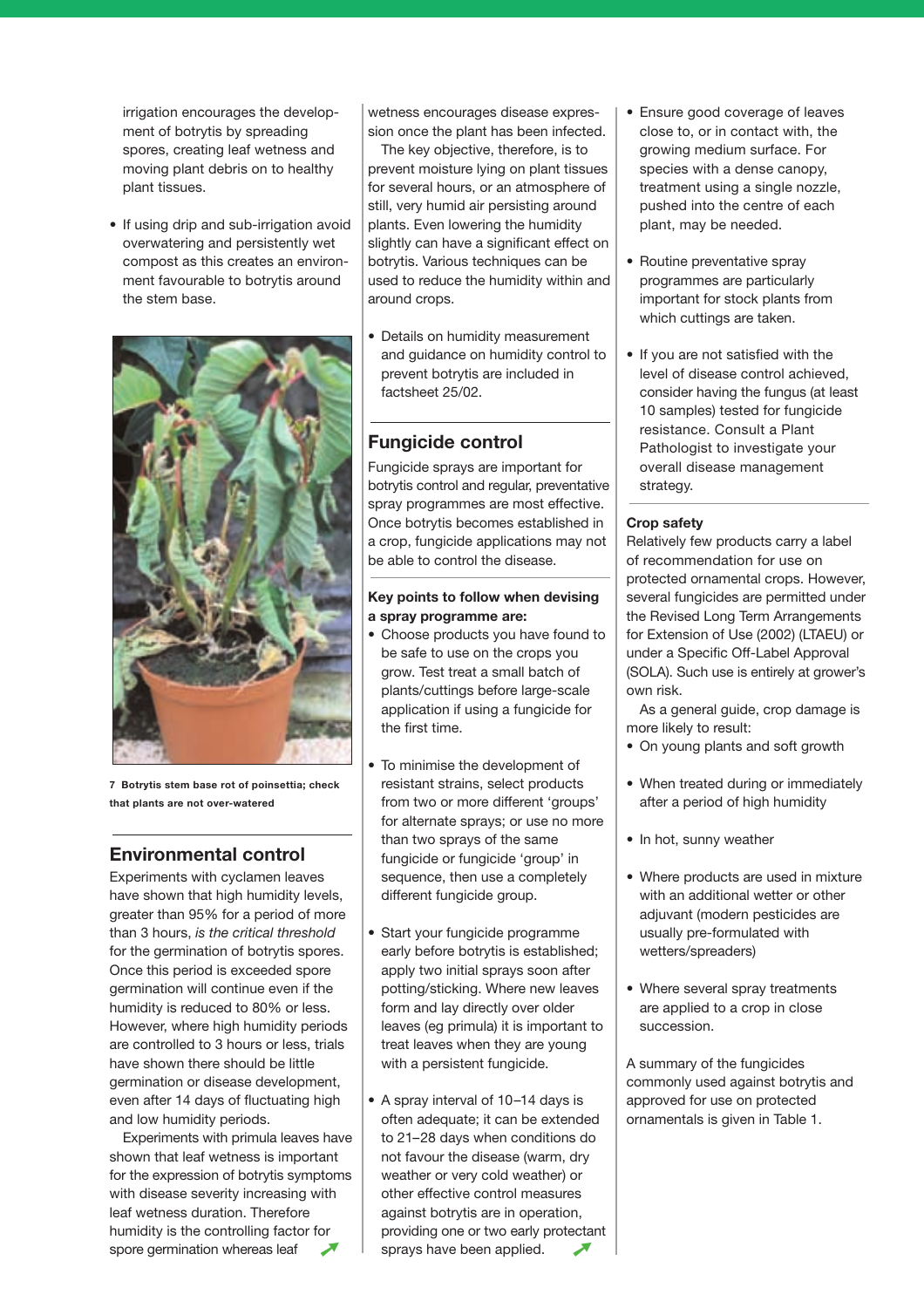**Table 1**

| .<br>.<br>.                                                                             |  |
|-----------------------------------------------------------------------------------------|--|
|                                                                                         |  |
|                                                                                         |  |
|                                                                                         |  |
|                                                                                         |  |
|                                                                                         |  |
|                                                                                         |  |
| ֖֖֖֧֧֧֧֧֧֧֧֪ׅ֧֧֪ׅ֧֧֪֧֪ׅ֧֪֧֧֪֧֧֪֧֚֚֚֚֚֚֚֚֚֚֚֚֚֚֚֚֚֚֚֚֚֚֚֚֚֚֚֚֚֚֚֡֬֝֓֝֓֝֓֝֓֝֓֝֓֝֬֝֬֝֬֝֬֝֬ |  |
|                                                                                         |  |
|                                                                                         |  |
|                                                                                         |  |
|                                                                                         |  |
|                                                                                         |  |
|                                                                                         |  |
|                                                                                         |  |
|                                                                                         |  |
|                                                                                         |  |
|                                                                                         |  |
|                                                                                         |  |
| باممماته متم الممطط                                                                     |  |
|                                                                                         |  |
|                                                                                         |  |
|                                                                                         |  |
|                                                                                         |  |
|                                                                                         |  |
|                                                                                         |  |
|                                                                                         |  |
|                                                                                         |  |
|                                                                                         |  |
|                                                                                         |  |
|                                                                                         |  |
|                                                                                         |  |
|                                                                                         |  |
|                                                                                         |  |
|                                                                                         |  |
|                                                                                         |  |
|                                                                                         |  |
|                                                                                         |  |
|                                                                                         |  |
|                                                                                         |  |
| וומות היה היה היה המות                                                                  |  |
|                                                                                         |  |
|                                                                                         |  |
|                                                                                         |  |
|                                                                                         |  |
|                                                                                         |  |
|                                                                                         |  |
|                                                                                         |  |
|                                                                                         |  |
|                                                                                         |  |
|                                                                                         |  |
|                                                                                         |  |
|                                                                                         |  |
| adamst Botrytis cinerea and political                                                   |  |
|                                                                                         |  |
|                                                                                         |  |
|                                                                                         |  |
|                                                                                         |  |
|                                                                                         |  |
| ֖֖֧֧֧֧֧֧֧֧֧֧֧֧֧֧֚֚֚֚֚֚֚֚֚֚֚֚֚֚֚֚֚֚֚֚֡֝֓֝֓֝֬֝֓֝֬֓֝֓֓֓֝֬֓֝֬֝֬֝֬                           |  |
|                                                                                         |  |
|                                                                                         |  |
| i<br>Santa Caraca                                                                       |  |
|                                                                                         |  |
|                                                                                         |  |
|                                                                                         |  |
|                                                                                         |  |
| l                                                                                       |  |

| Fungicide group<br>and product                                  | ingredient<br>Active            | Activity   |                                   |                            | Standard spray<br>rate (product)            | <b>Approval status</b>                                                                         | Comments                                                                                                                                           |
|-----------------------------------------------------------------|---------------------------------|------------|-----------------------------------|----------------------------|---------------------------------------------|------------------------------------------------------------------------------------------------|----------------------------------------------------------------------------------------------------------------------------------------------------|
|                                                                 |                                 | Protectant | Curative                          | suppression<br>Sporulation |                                             |                                                                                                |                                                                                                                                                    |
| 1 Anilinopyrimidine<br>Frupica<br>Scala                         | Mepanipyrim<br>Pyrimethanil     | ↘<br>>     | $\scriptstyle\diagup$<br>$\times$ | $\times$ $\times$          | $1.0 - 2.0$ ml/l<br>0.8 g/l                 | LTAEU <sup>a</sup> extension from SOLA<br>LTAEU <sup>a</sup> extension from label<br>(3411/02) | Flower colour fade on cyclamen and small<br>brown/necrotic flecks at leaf margins of<br>A visible spray deposit can occur<br>various species noted |
| 2 Dicarboximide<br>Rovral WP                                    | prodione                        |            | ゝ                                 |                            | 1.0 g/1                                     | Label recommendation                                                                           | Resistance confirmed in B. cinerea                                                                                                                 |
| 3 Dithiocarbamate<br>Thianosan DG<br>Unicrop                    | Thiram                          | n/t        | $\overline{\phantom{a}}$          | $\overline{r}$             | $4.0$ g/l                                   | Label recommendation                                                                           |                                                                                                                                                    |
| Octave<br>4 DMI                                                 | Prochloraz                      | n/t        | $\overline{h}$                    | $\overline{r}$             | 1.0 g/l                                     | Label recommendation                                                                           |                                                                                                                                                    |
| Bavistin DF<br>5 MBC                                            | Carbendazim                     | ↘          | ↘                                 |                            | $1.0$ g/l                                   | <b>SOLA 0009/99</b>                                                                            | Resistance confirmed in B. cinerea                                                                                                                 |
| 6 Phthalonitrile<br>Bravo 500 <sup>b</sup>                      | Chlorothalonil                  | ↘          | ↘                                 |                            | $2.2$ ml/l                                  | Label recommendation                                                                           | A visible spray deposit is likely                                                                                                                  |
| Stroby WG<br>Amistar<br>7 Qol                                   | Kresoxim-methyl<br>Azoxystrobin | n/t<br>↘   | $\overline{h}$<br>↘               | $\overline{C}$<br>×        | $0.3$ kg/ha<br>$1.0$ ml/l                   | LTAEU <sup>a</sup> extension from SOLA<br>(1684/01)<br>LTAEU <sup>a</sup> extension from label |                                                                                                                                                    |
| 8 Sulphamide<br>Elvaron WG                                      | Dichlofluanid                   | ↘          | ↘                                 |                            | 1.0 g/l                                     | SOLA 0167/93                                                                                   | Do not use on soft growth in spring and<br>summer. Damage has been noted on<br>fuchsia and bedding plant seedlings                                 |
| * Demonstrated on strawberry leaves in HDC-funded trial (SF 37) |                                 |            | Regular changes                   |                            | occur in the approval status of pesticides, |                                                                                                | • Off-label use (SOLA and LTAEU) is at grower's own risk. The conditions relating to off-label                                                     |

**\* Demonstrated on strawberry leaves in HDC-funded trial (SF 37)** \* Demonstrated on strawberry leaves in HDC-funded trial (SF 37)<br><sup>a</sup> Permitted under the PSD Long Term Arrangements for Extension

 **Permitted under the PSD Long Term Arrangements for Extension of Use 2002 (LTAEU)**

of Use 2002 (LTAEU)<br><sup>b</sup> Similar products are available **Similar products are available**

n/t-not tested **n/t – not tested**

so growers should check with a professional supplier or with the<br>Information Office at the Pesticides Safety Directorate (PSD). so growers should check with a professional supplier or with the (Tel: 01904 462 500, or www.pesticides.gov.uk/raid\_info/rep-<br>fp.cfm; e-mail: p.s.d.information@psd.defra.gsi.gov.uk (Tel: 01904 462 500, or www.pesticides.gov.uk/raid\_info/rep-Information Office at the Pesticides Safety Directorate (PSD). fp.cfm; e-mail: p.s.d.information@psd.defra.gsi.gov.uk

••

· Off-label use (SOLA and LTAEU) is at grower's own risk. The conditions relating to off-label **Off-label use (SOLA and LTAEU) is at grower's own risk. The conditions relating to off-label** use are statutory and must be compiled with. The conditions of use for SOLAs are listed **use are statutory and must be compiled with. The conditions of use for SOLAs are listed on the SOLA document, a copy of which must be obtained before the product is used. Check with suppliers for full details of any side affects on biological control agents. Always read the product labels before applying pesticides. Use pesticides safely.**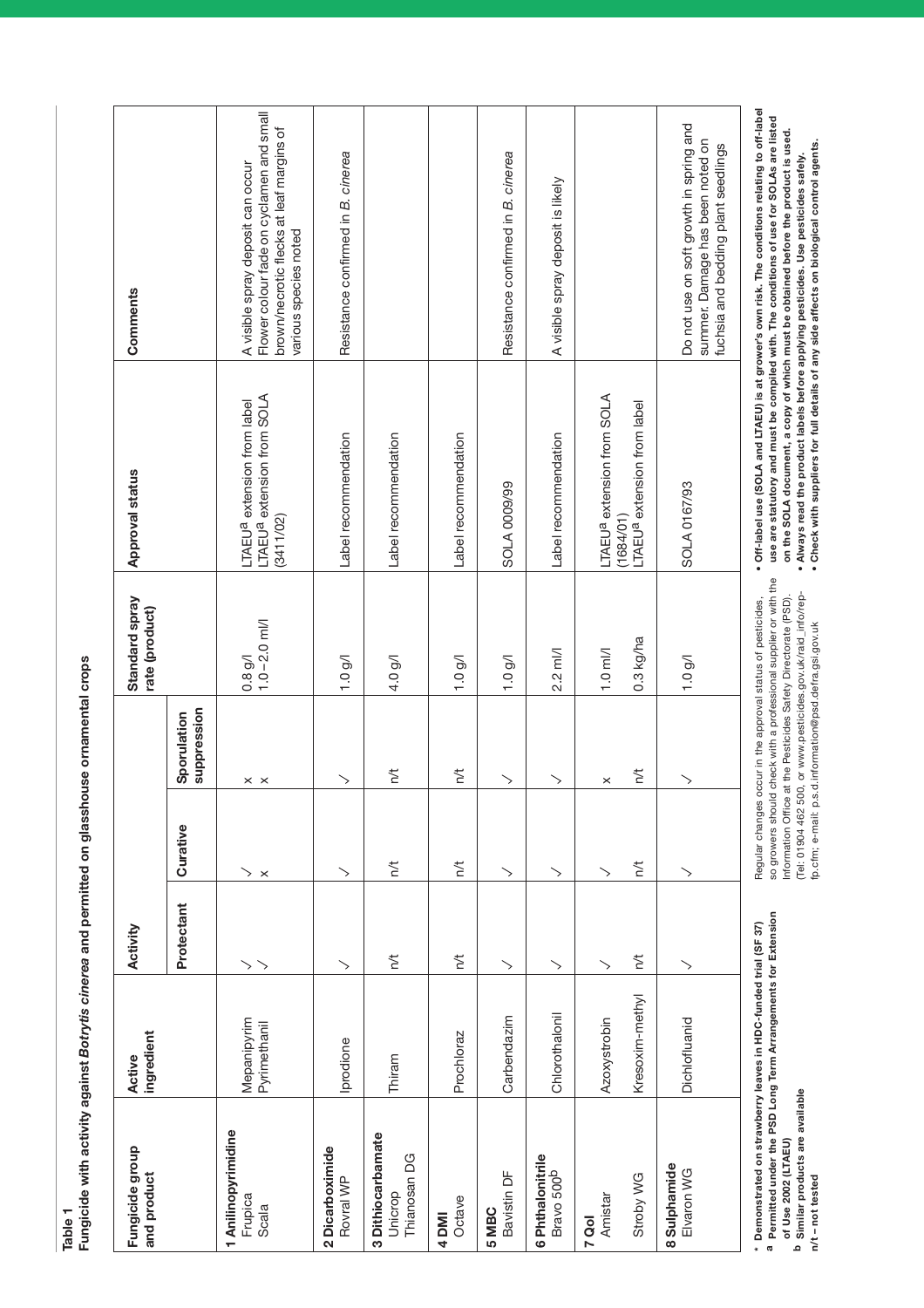## **Example fungicide spray programmes**

Fungicide programmes designed to investigate the efficacy of new products and the importance of sprays applied at different growth stages were tested in several trials. Up to 70% improvement in botrytis control was

achieved with the use of novel fungicides such as Scala and Elvaron Multi compared with the industry standard, Rovral WP. In addition, the number of fungicide sprays required to achieve botrytis control on cyclamen was reduced from 10–12 sprays to 4–5.

The spray programmes found to be effective on cyclamen are shown below (Table 2). Programmes were

also tested on primula, although no significant disease developed (Table 3). Numerous other programmes could be devised that would probably result in equivalent control, based on the products permitted on protected ornamentals (Table 1). Example spray programmes for container grown nursery stock are detailed in HDC factsheet 23/02.

#### **Table 2**

**Example fungicide spray programmes for control of botrytis on cyclamen**

| <b>Spray timing</b>             | Spray programme |               |               |                  |                          |
|---------------------------------|-----------------|---------------|---------------|------------------|--------------------------|
|                                 |                 | $\mathbf{2}$  | 3             | 4                | 5                        |
| Within 7 d of potting (13 July) | Rovral          | Amistar       | Scala         | -                | Scala                    |
| 21 d later                      | Elvaron Multi   | Elvaron Multi | Elvaron Multi | Elvaron Multi    | Elvaron Multi            |
| Full leaf canopy                | Rovral          | Amistar       | Scala         | Scala            | Scala                    |
| 21 d later                      | Elvaron Multi   | Elvaron Multi | Elvaron Multi | Elvaron Multi    | Elvaron Multi            |
| Flower buds present             | Rovral          | Amistar       | Scala         | Scala            |                          |
| Reduction in disease severity   | $\checkmark$    | ✓             | JJJJ          | $\sqrt{\sqrt{}}$ | $\sqrt{\sqrt{\sqrt{}}}}$ |

Disease severity reduced by: √1-20%, √/21-40%, √/√41-60%, √/√/61-80%, √/√/√81-100%

#### **Note**

Elvaron Multi (tolyfluanid) is not currently permitted for use on protected ornamentals, use Elvaron WG (dichlofluanid) or Bravo 500 (chlorothalonil) as an alternative; the product Frupica was not available when these experiments were conducted.

#### **Table 3**

**Example fungicide spray programmes for control of botrytis on primula**

| Spray timing                            | Spray programme |              |           |  |
|-----------------------------------------|-----------------|--------------|-----------|--|
|                                         | 1               | $\mathbf{2}$ | З         |  |
| Within 7 days of potting                | Scala           | Scala        | Scala     |  |
| Complete whorl of leaves on pot surface | Bravo 500       | Amistar      | Rovral WP |  |
| Flower buds just visible                | Scala           | Scala        | Scala     |  |
| Colour visible in buds                  | Bravo 500       | Amistar      | Rovral WP |  |

#### **Fungicide resistance**

For advice on strategies to minimise the risk of selecting resistant strains of botrytis, see the FRAG-UK Technical leaflet:

Fungicidal Resistance, which can be downloaded from: www.pesticides.gov.uk PSD has recently issued changes to the Statutory Conditions of Use and

Labelling of Fungicides containing QoI active ingredients such as Amistar and Stroby.Please see: www.pesticides.gov.uk for further information.